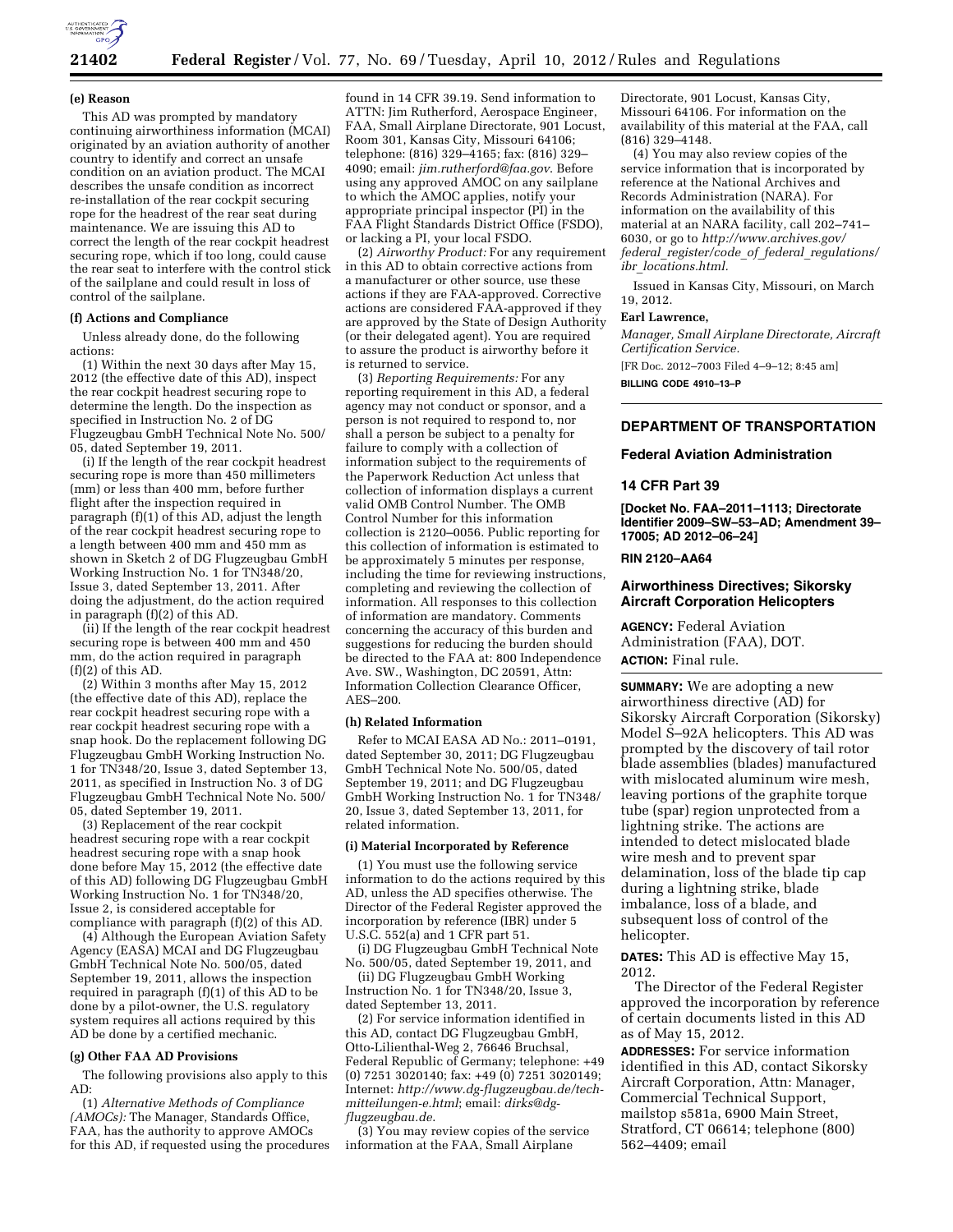*[tsslibrary@sikorsky.com;](mailto:tsslibrary@sikorsky.com)* or at *[http://](http://www.sikorsky.com) [www.sikorsky.com.](http://www.sikorsky.com)* You may review a copy of the referenced service information at the FAA, Office of the Regional Counsel, Southwest Region, 2601 Meacham Blvd., Room 663, Fort Worth, Texas 76137.

Examining the AD Docket: You may examine the AD docket on the Internet at *[http://www.regulations.gov;](http://www.regulations.gov)* or in person at the Docket Operations Office between 9 a.m. and 5 p.m., Monday through Friday, except Federal holidays. The AD docket contains this AD, any incorporated-by-reference service information, the economic evaluation, any comments received, and other information. The street address for the Docket Operations Office (phone: 800– 647–5527) is U.S. Department of Transportation, Docket Operations Office, M–30, West Building Ground Floor, Room W12–140, 1200 New Jersey Avenue SE., Washington, DC 20590.

### **FOR FURTHER INFORMATION CONTACT:**

Nicholas Faust, Aviation Safety Engineer, Boston Aircraft Certification Office, Engine & Propeller Directorate, 12 New England Executive Park, Burlington, MA 01803; telephone (781) 238–7763; email *[nicholas.faust@faa.gov.](mailto:nicholas.faust@faa.gov)*  **SUPPLEMENTARY INFORMATION:** 

### **Discussion**

On October 26, 2011, at 76 FR 66209, the **Federal Register** published our Notice of proposed rulemaking (NPRM), which proposed to amend 14 CFR part 39 to include an AD that would apply to Sikorsky Model S–92A helicopters with a tail rotor blade assembly (blade) part numbers (P/N) 92170–11000–044, –045, and –046, with a serial number with a prefix of ''A111'' and a number equal to or less than ''-00585,'' installed, certificated in any category. That NPRM proposed to require inspecting each blade to determine if the wire mesh is mislocated and replacing the blade with an airworthy blade if the wire mesh is mislocated. The proposed requirements were intended to detect mislocated blade wire mesh and to prevent spar delamination, loss of the blade tip cap during a lightning strike, blade imbalance, loss of a blade, and subsequent loss of control of the helicopter.

### **Comments**

We gave the public the opportunity to participate in developing this AD, but we did not receive any comments on the NPRM.

# **Related Service Information**

Sikorsky issued Special Service Instructions SSI No. 92–021A, Revision A, dated October 21, 2009 (SSI), which

specifies inspecting the blade for mislocated blade wire mesh. Two options are identified in the SSI. One option is to conduct an eddy current inspection and the other option is to conduct a visual inspection after sanding to determine if there is mislocated wire mesh.

## **FAA's Determination**

We have reviewed the relevant information and determined that an unsafe condition exists and is likely to exist or develop on other products of the same type design and that air safety and the public interest require adopting the AD requirements as proposed except for formatting changes. These formatting changes will not increase the economic burden on any operator nor increase the scope of the AD.

## **Costs of Compliance**

We estimate that this AD will affect 44 helicopters of U.S. Registry. There are 486 suspect blades worldwide and we assume 29 percent (141) of those blades may be on helicopters of U.S. registry.

We estimate that operators may incur the following costs in order to comply with this AD. We estimate that inspecting a blade for mislocated wire mesh will take about 4 work-hours per blade, assuming all operators opt to do the blade sanding inspection rather than the eddy current inspection, at an average labor rate of \$85 per work-hour. Required parts will cost about \$13,000 for each blade repaired by the manufacturer or \$180,000 for each new blade. The total cost of the AD for U.S. operators is \$3,215,940, assuming 51 blades are found with mislocated wire mesh, and assuming 36 of those blades are replaced with blades repaired by the manufacturer and 15 blades are replaced with new blades.

## **Authority for This Rulemaking**

Title 49 of the United States Code specifies the FAA's authority to issue rules on aviation safety. Subtitle I, section 106, describes the authority of the FAA Administrator. Subtitle VII: Aviation Programs, describes in more detail the scope of the Agency's authority.

We are issuing this rulemaking under the authority described in Subtitle VII, Part A, Subpart III, Section 44701: ''General requirements.'' Under that section, Congress charges the FAA with promoting safe flight of civil aircraft in air commerce by prescribing regulations for practices, methods, and procedures the Administrator finds necessary for safety in air commerce. This regulation is within the scope of that authority

because it addresses an unsafe condition that is likely to exist or develop on products identified in this rulemaking action.

## **Regulatory Findings**

This AD will not have federalism implications under Executive Order 13132. This AD will not have a substantial direct effect on the States, on the relationship between the national government and the States, or on the distribution of power and responsibilities among the various levels of government.

*For the reasons discussed above, I certify that this AD:* 

(1) Is not a ''significant regulatory action'' under Executive Order 12866;

(2) Is not a ''significant rule'' under DOT Regulatory Policies and Procedures (44 FR 11034, February 26, 1979);

(3) Will not affect intrastate aviation in Alaska to the extent that it justifies making a regulatory distinction; and

(4) Will not have a significant economic impact, positive or negative, on a substantial number of small entities under the criteria of the Regulatory Flexibility Act.

We prepared an economic evaluation of the estimated costs to comply with this AD and placed it in the AD docket.

### **List of Subjects in 14 CFR Part 39**

Air transportation, Aircraft, Aviation safety, Incorporation by reference, Safety.

## **Adoption of the Amendment**

Accordingly, under the authority delegated to me by the Administrator, the FAA amends 14 CFR part 39 as follows:

# **PART 39—AIRWORTHINESS DIRECTIVES**

■ 1. The authority citation for part 39 continues to read as follows:

**Authority:** 49 U.S.C. 106(g), 40113, 44701.

# **§ 39.13 [Amended]**

■ 2. The FAA amends § 39.13 by adding the following new airworthiness directive (AD):

**2012–06–24 Sikorsky Aircraft Corporation:**  Amendment 39–17005; Docket No. FAA–2011–1113; Directorate Identifier 2009–SW–53–AD.

#### **(a) Applicability**

This AD applies to Sikorsky Aircraft Corporation (Sikorsky) Model S–92A helicopters with a tail rotor blade assembly (blade), part number (P/N) 92170–11000–044, –045, and –046, with a serial number with a prefix of ''A111'' and a number equal to or less than ''-00585,'' installed, certificated in any category.